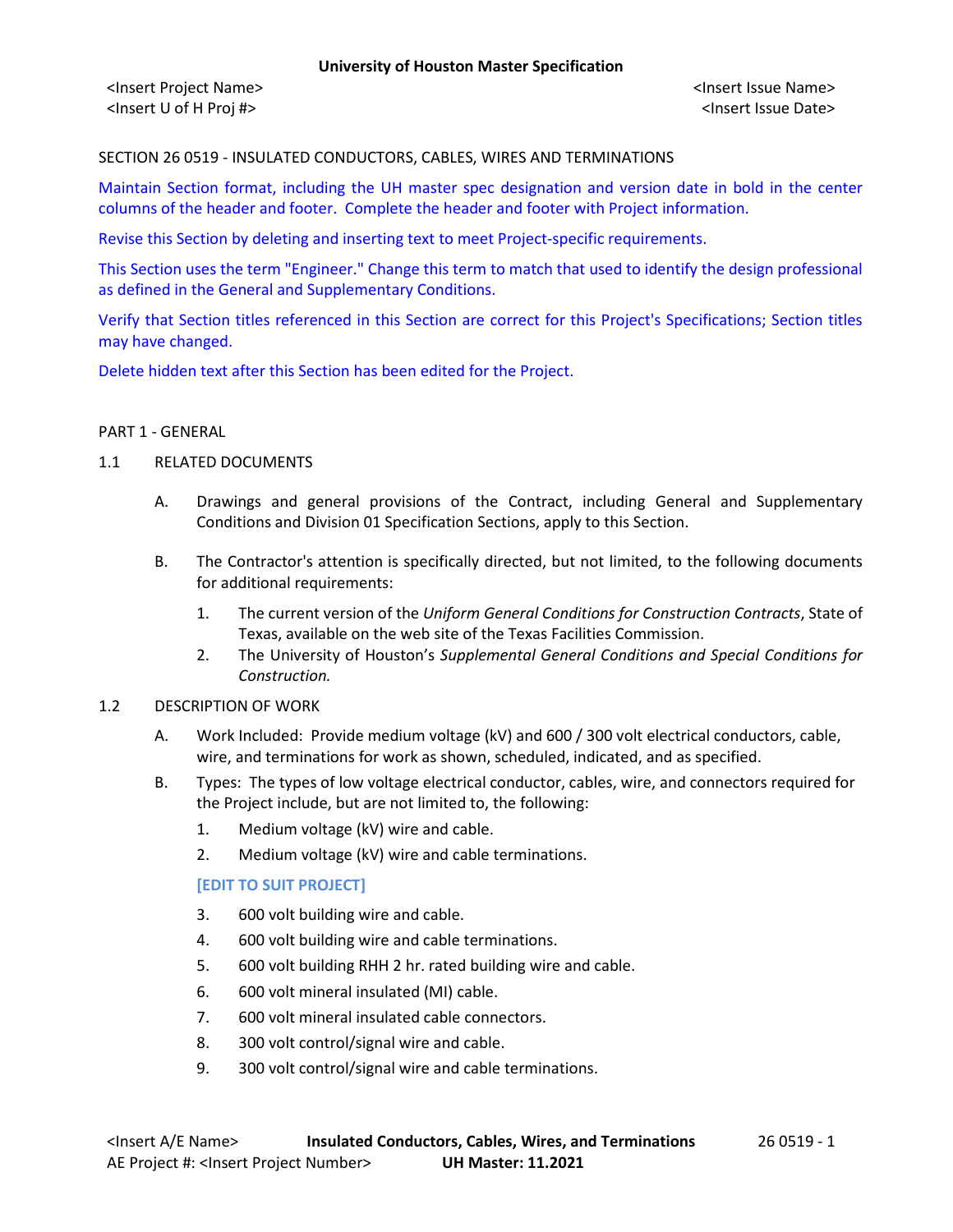<Insert Project Name> <Insert Issue Name> <Insert U of H Proj #> <Insert Issue Date>

C. Application: The applications for cables, wires, and terminations required on the Project are as follows:

Medium Voltage Cables

- 1. Underground power utility distribution
- 2. Medium voltage switchgear wiring
- 3. Electrical vault wiring
- 4. Motor branch circuitry
- 5. Power transformer primary wiring

## 300 / 600 Volt Cables

- 1. Power distribution circuitry
- 2. Lighting branch circuitry
- 3. Appliance, receptacle and equipment branch circuitry
- 4. Motor branch circuitry
- 5. Control wiring
- 6. Outdoor lighting and power

## 1.3 STANDARDS

- A. Products shall be designed, manufactured, tested, and installed in compliance with the following standards:
	- 1. NEMA WC 3 Rubber-Insulated Wire and Cable for the Transmission and Distribution of Electrical Energy
	- 2. NEMA WC 5 Thermoplastic-Insulated Wire and Cable for the Transmission and Distribution of Electrical Energy
	- 3. ANSI/U.L. 83 Thermoplastic- insulated wires and cables
	- 4. AEIC CS8-07 Extruded Dielectric Shielded Power Cables Rated 5 through 46 kV
	- 5. AEIC No. 6 Specifications for Ethylene-Propylene-Rubber-Insulated Power Cables 5,000 to 35,000 Volts
	- 6. ASTM B3 Soft or annealed copper wire
	- 7. ASTM B8 Standard Specification for Concentric-Lay-Stranded Copper Conductors, Hard, Medium-Hard, or Soft
	- 8. ICEA S-93-639/NEMA WC74 Shielded Power Cables Rated 5 46 kV
	- 9. ICEA S-94-649 Concentric Neutral Cables Rated 5 46 kV
	- 10. ICEA S-97-682 Utility Shield Power Cables Rated 5 46 kV
	- 11. IEEE 48 Standard Test Procedures and Requirements for Alternating-Current Cable Terminations 2.5kV through 765 kV
	- 12. ANSI/IEEE 386 Separable Insulated Connectors for Power Distribution Systems Above 600 Volts
	- 13. IEEE 400 Guide for Field Testing and Evaluation of the Insulation of Shielded Power Cable Systems
	- 14. UL 1072 Medium-Voltage Power Cables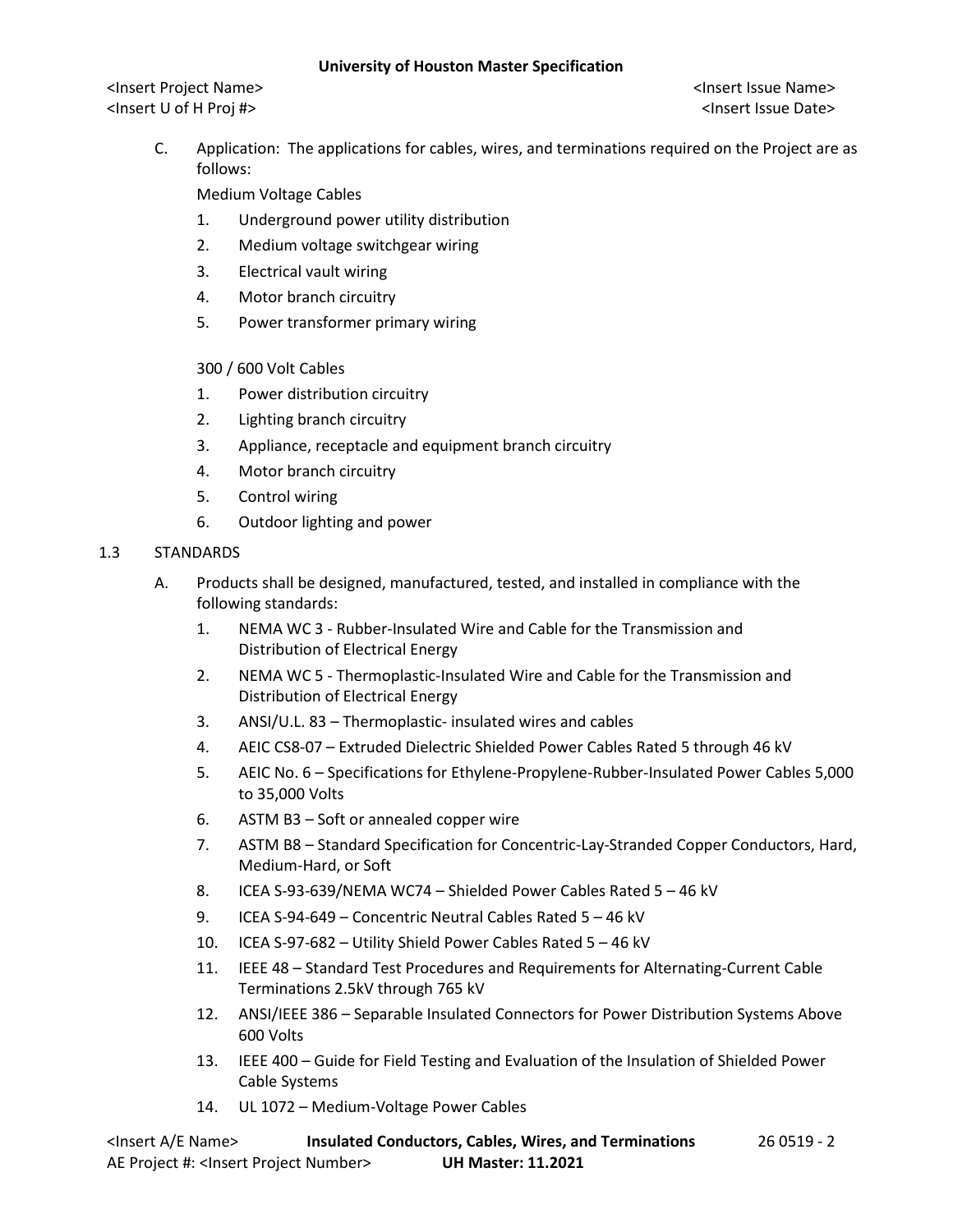<Insert Project Name> <Insert Issue Name> <Insert U of H Proj #> <Insert Issue Date>

- 15. NFPA 70 National Electric Code (NEC)
- 16. NFPA 70E Standard for Electrical Safety in the Workplace
- B. Where application of applicable codes, Trade Association standards, or publications appears to be in conflict with the requirements of this Section, an interpretation shall be obtained from the Architect/Engineer.
- 1.4 QUALITY ASSURANCE

## **[EDIT TO SUIT PROJECT]**

- A. Manufacturers: Provide products complying with these Specifications and produced by one of the following:
	- 1. Medium Voltage (kV) Wire and Cable:
		- a. Aetna Insulated Wire
		- b. Alcan (Aluminum)
		- c. American Insulated Wire Corporation
		- d. Cerro Wire and Cable Company
		- e. Essex Group, Inc.
		- f. Prysmian Group (General Cable)
		- g. Okonite Company
		- h. Republic Wire Inc.
		- i. Southwire Company
		- j. United Copper Industries
		- k. Kerite Co; Hubbell Incorporated

**Note:** Aluminum wire is allowed on a case by case basis for some type of medium voltage installations but only as approved in writing by Owner.

- 2. Medium Voltage Terminations:
	- a. Wesco
	- b. 3M; Electrical Products Division
	- c. Raychem Corp; Telephone Energy and Industrial Division; Tyco International Ltd.
	- d. Elastimold
- 3. 600 Volt Building Wire and Cable:
	- a. Aetna Insulated Wire
	- b. Cerro Wire and Cable Company
	- c. Prysmian Group (General Cable)
	- d. Okonite Company
	- e. Republic Wire Inc.
	- f. Southwire Company
- 4. 600 Volt 2 Hour Rated Building Wire and Cable
	- a. Prysmian Group (Draka USA). (2 Hr. rated cable)
- 5. 600 Volt Mineral Insulated Cable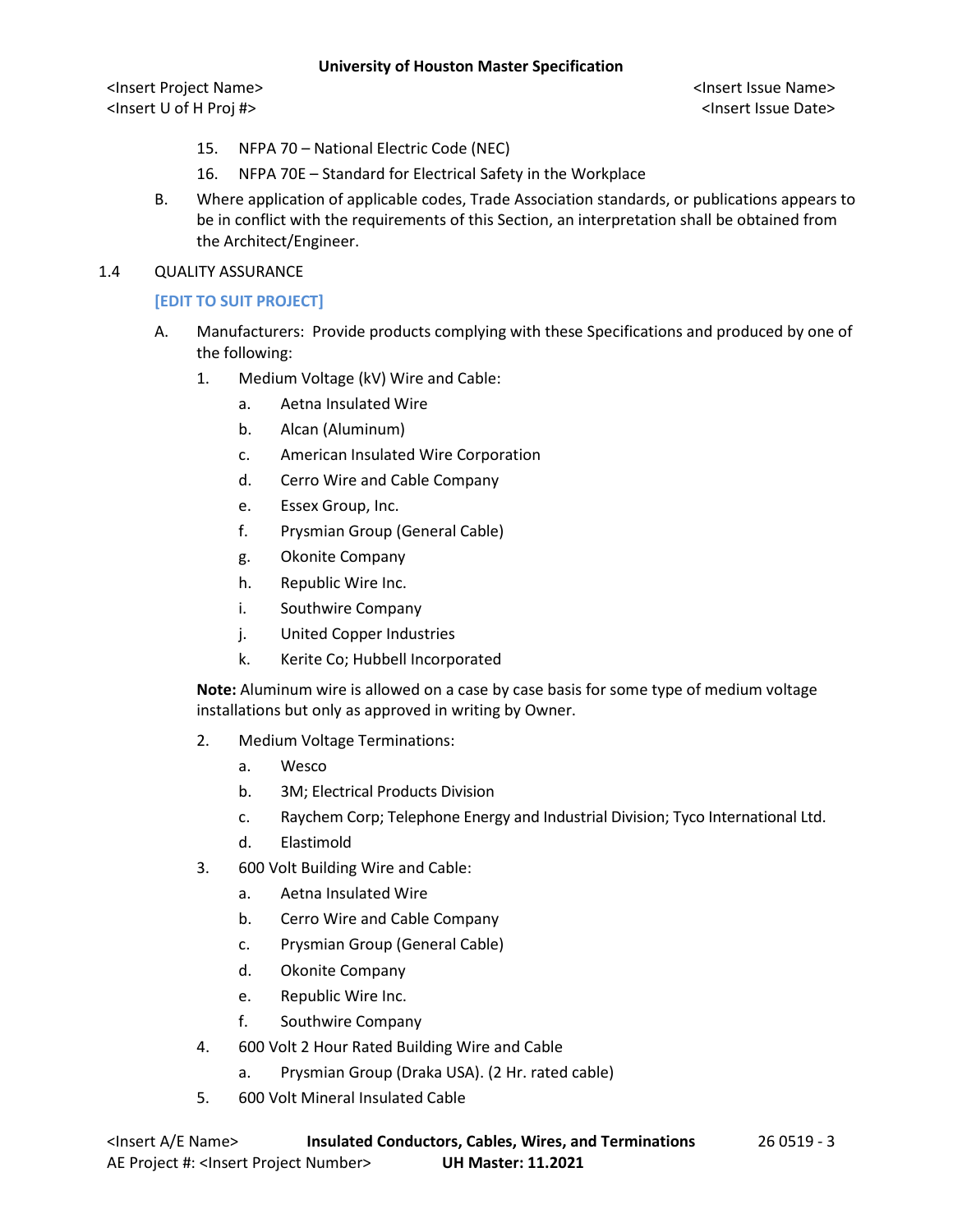<Insert Project Name> <Insert Issue Name> <Insert U of H Proj #> <Insert Issue Date>

- a. Wrexham
- b. Pyrotenax Cable
- 6. Type MC Cable:
	- a. AFC
- 7. 300 Volt Wire and Cable:
	- a. Alpha
	- b. Belden
	- c. West Penn
- 8. Conductor, wire, and cable terminations:
	- a. AMP, Inc.
	- b. Buchannan
	- c. Burndy Corporation
	- d. O. Z. Gedney Company
	- e. Ideal Industries, Inc.
	- f. Mac Products, Inc.
	- g. Minnesota Mining and Manufacturing Company (3M)
	- h. Penn-Union
	- i. Thomas & Betts Company
	- k. Pyrotenax Cable (MI cable)
- B. UL Label: All cable, wire, and connectors shall be UL-labeled.
- 1.5 SUBMITTALS
	- A. Submit all items to the Engineer and Owner's Representative for review and approval. Shop drawing submittals shall include, but not be limited to, the following:
		- 1. List of the proposed manufacturers of wire and cable, cable lugs, cable connectors and termination fittings listed herein. Contractor may install wire and cable, cable lugs, cable connectors and termination fittings furnished by any manufacturer listed on the approved submittal.
		- 2. Conduit fill calculations based on the wire size and type.
		- 3. Cut sheets on all insulated conductors with manufacturers name, ratings and capacities, insulation characteristics, and available colors, clearly listed.
		- 4. Cut sheets indicating all cable lugs, termination fittings and cable connectors.
		- 5. Cut sheets indicating types of conductor identification bands.

#### 1.6 DELIVERY, STORAGE AND HANDLING

- A. Provide factory-wrapped waterproof flexible barrier material for covering wire and cable wood reels, where applicable; and weather resistant fiberboard containers for factory-packaging of cable, wire and connectors, to protect against physical damage in transit. Damaged cable, wire, or connectors shall be removed from project site and replaced with new product
- B. Store cable, wire, and connectors in their factory-furnished coverings and in a clean, dry indoor space that provides protection against the weather.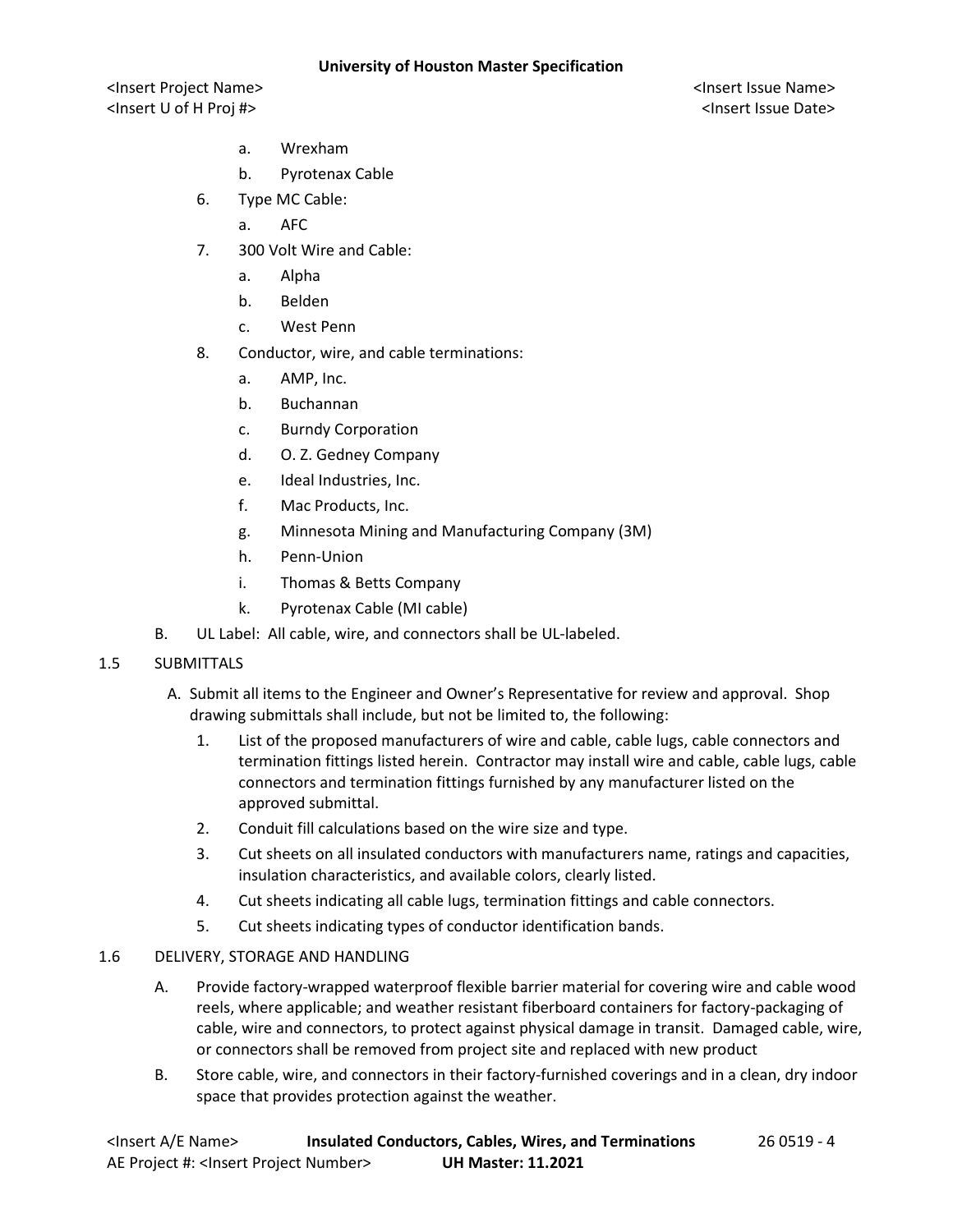<Insert Project Name> <Insert Issue Name> <Insert U of H Proj #> <Insert Issue Date>

#### PART 2 - PRODUCTS

#### 2.1 MEDIUM VOLTAGE CABLES AND TERMINATIONS

- A. Size: As shown on the Drawings
- B. Single Conductor Construction:
	- 1. Single uncoated annealed copper conductor with Class B stranding.
	- 2. Extruded semi-conducting thermosetting conductor screen firmly bonded to the overlaying insulation.
	- 3. Ethylene-propylene-rubber (EPR) insulation 220 mils thick.
	- 4. Extruded semi-conducting thermosetting insulation screen.
	- 5. Copper shielding tape 5 mils thick helically applied with a minimum 12.5 percent overlap or 6 corrugated drain wires embedded in jacket.
	- 6. Polyvinyl chloride jacket 80 mils thick.
- C. Factory Testing and Reports:
	- 1. Corona level test with a maximum partial discharge of 5 picocoulombs.
	- 2. AC test: 33 kV for 5 minutes (15 kV).
	- 3. DC test: 64 kV for 15 minutes (15 kV).
	- 4. Insulation resistance test: IR constant to be 20,000 megohms per 1000 feet minimum per standards ICEA S-93-639 and MEMA WC74.
	- 5. Use test procedures given in ICEA S-68-516 and AEIC No. 6.
	- 6. Certified test reports with test data and corona level plots are to be submitted for review by Contractor, Engineer, and Owners Rep prior to shipment.
	- 7. Engineer and Owner's Representative may witness test.
- D. Pre-Energization Field Testing and Reports:
	- 1. All tests will be performed by third party company with 10 years minimum related experience.
	- 2. Corona level test with a maximum partial discharge of 5 picocoulombs.
	- 3. AC test: 33 kV for 5 minutes (15 kV).
	- 4. DC test: 64 kV for 15 minutes (15 kV).
	- 5. Insulation resistance test: IR constant to be 50,000 megohms per 1000 feet minimum.
	- 6. Use test procedures given in ICEA S-68-516 and AEIC No. 6.
	- 7. Submit certified test reports with test data and corona level plots to Contractor, Engineer and Owner's Representative.
	- 8. Prior to energization field testing, reports must be signed off as satisfactory readings by third party Company.
	- 9. Engineer and Owner's Representative may witness test.
- E. Medium Voltage Terminations:
	- 1. Terminations:
		- a. Use Elastimold, 3M, or Raychem RTE 15 kV class, 200 600 ampere load-break submersible, fully shielded, pre-molded, elbow connector with tape shield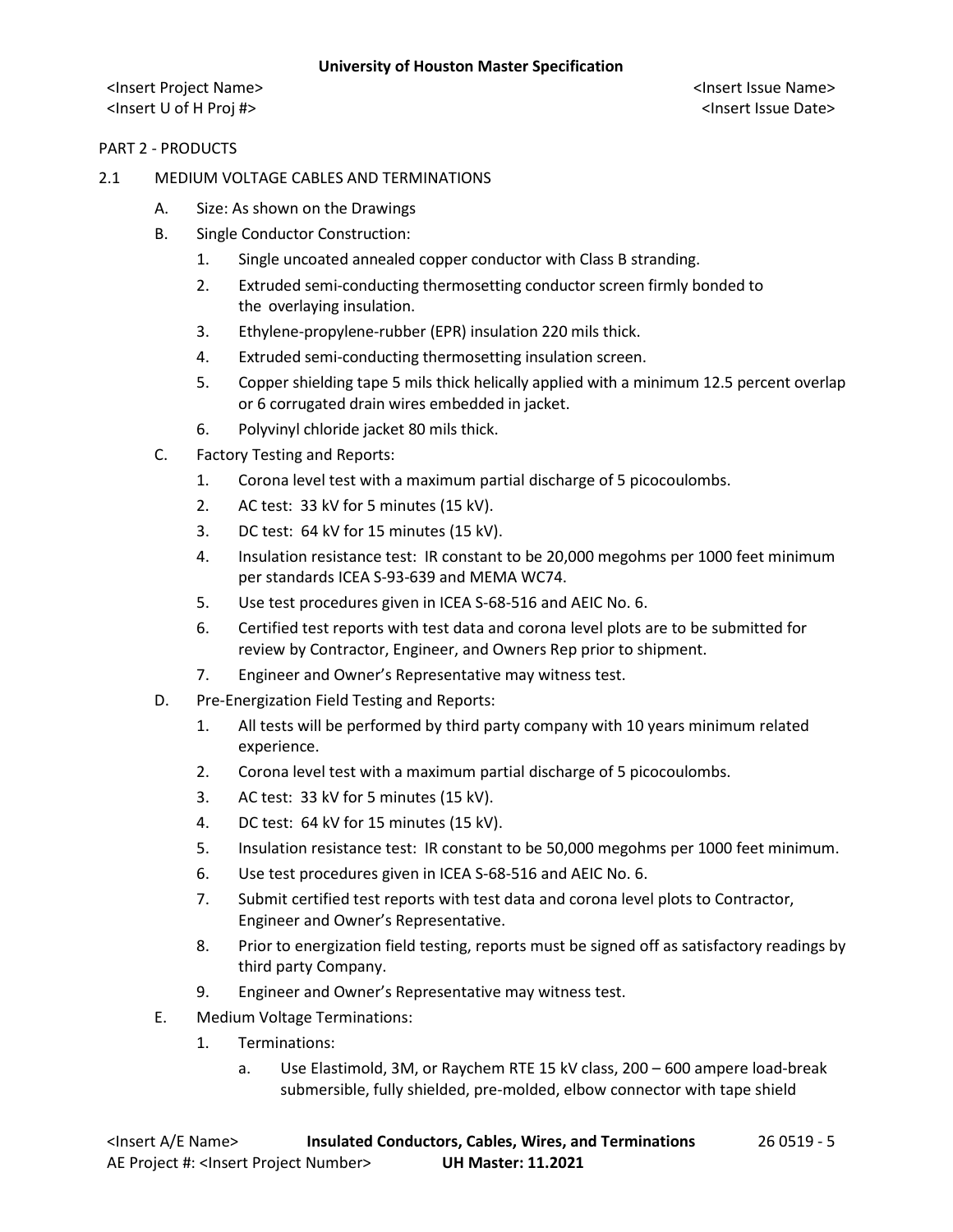<Insert Project Name> <Insert Issue Name> <Insert U of H Proj #> <Insert Issue Date>

adapter for use on 15 kV cables with 133 percent insulation level.

- b. In addition, at each transformer provide a 15Kv fully shielded dead front MOVE (Metal Oxide Varistor Elbow). Arrester shall have a 7.65kV MCOV (Maximum Continuous Operating Voltage). Ground arrester as shown on plans.
- c. Compatibility. Terminating materials must be compatible with the cable supplied. Submit proof of acceptability by the cable manufacturer of any splicing or terminating materials
- 2. Terminations in manholes:
	- a. Use Elastimold or RTE 15 kV class (or approved equal), 600-ampere dead break submersible, fully shielded, pre-molded, elbow connector with tape shield adapter for use on 15 kV cables with 133 percent insulation level.
	- b. Provide Eaton/Cooper (or approved equal) 600A 15/25kV class dead break junctions (one per phase per feeder) mounted to the wall of the manhole in locations where feeders ERP-1 and ERP-2 (ERP is now UH Technology Bridge).
	- c. T- Body Connections: Provide a minimum of one spare interface at each junction with a limit of 4 connection points per phase per manhole.
- F. Medium Voltage Splices:
	- 1. Splice Kits:
		- a. Description: For connecting medium voltage cables; type as recommended by cable or splicing kit manufacturer for the application.
		- b. Standard: Comply with IEEE 404.
		- c. Splicing Products: As recommended, in writing, by splicing kit manufacturer for specific sizes, materials, ratings, and configurations of cable conductors. Include all components required for complete splice, with detailed instructions.
			- 1) Combination tape and cold-shrink-rubber sleeve kit with rejacketing by castepoxy-resin encasement or other waterproof, abrasion-resistant material.
			- 2) Heat-shrink splicing kit of uniform, cross-section, polymeric construction with outer heat-shrink jacket.
			- 3) Premolded, cold-shrink-rubber, in-line splicing kit.
			- 4) Premolded, EPDM splicing body kit with cable joint sealed by interference fit of mating parts and cable.
			- 5) Separable multiway splice system with all components for the required splice configuration.
		- d. Submersible: Splices for medium voltage conductors shall be permanent, waterproof, and suitable for continuous submergence in water, including directburied and fully submerged applications.
		- e. Use 3M QS-III cold shrink or Raychem HVS-C heat shrink splice kits with tape shield adapter for use on 15 kV cables with 133 percent insulation level. For product substitutions, refer to Section 01 2500 "Substitution Procedures."
		- f. Splices shall be certified by the manufacturer.
		- g. Splices may be used only with written permission of the Owner's Representative.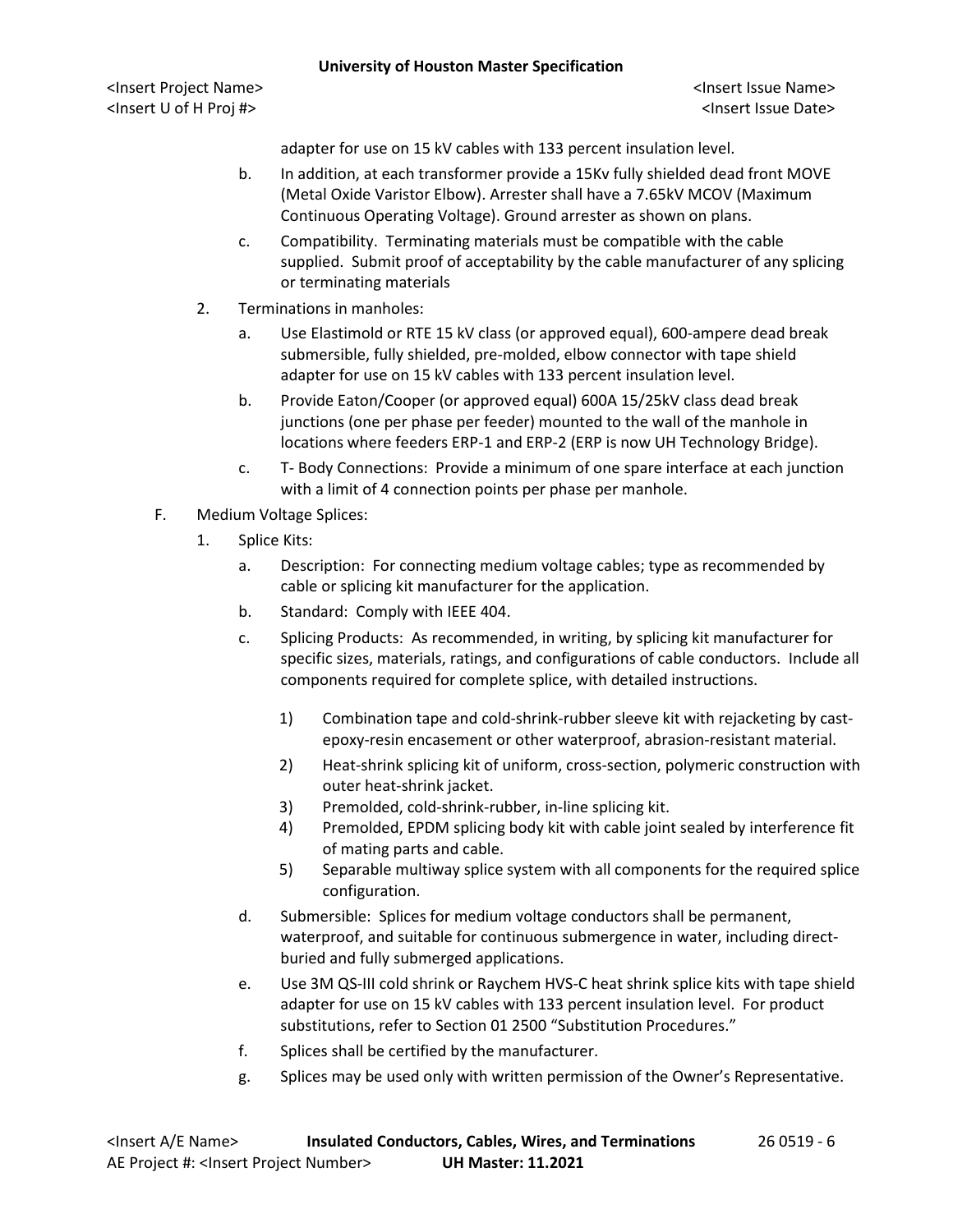<Insert Project Name> <Insert Issue Name> <Insert U of H Proj #> <Insert Issue Date>

### 2.2 600 VOLT BUILDING CABLE, WIRE AND CONNECTORS

- A. General: Except as otherwise indicated, provide cable, wire, and connectors of manufacturer's standard materials, as indicated by his published product information, designed and constructed as instructed by the manufacturer, and as required for the installation.
- B. Wire and Cable: Provide factory-fabricated wire and cable of the size, rating, material, and type as indicated for each service. Where not indicated, provide proper selection as required to comply with installation requirements and with NEC standards. The minimum size wire to be used for power or lighting circuits shall be No. 12 copper (No. 14 for light fixture pigtails) with insulation as noted below. Minimum size for control wiring shall be No. 14 copper. Specify stranded except where metal-clad (MC) is allowed.
- C. Conductors: Provide soft or annealed copper wires meeting, before stranding, the requirements of ASTM B3, "Standard Specification for Soft or Annealed Copper Wire for Electrical Purposes," latest edition.
	- 1. All conductors for power wiring shall be stranded. Stranded conductors shall be terminated on back wired wiring devices where wiring is mechanically secured via a side screw. Conductors for control wiring sized No. 10 AWG and smaller shall be stranded.
	- 2. Stranding shall be Class B meeting the requirements of ASTM B8, "Standard Specification for Concentric-Lay-Stranded Copper Conductors, Hard, Medium Hard, or Soft."
	- 3. Where MC cable is allowed, solid conductors are acceptable.
- D. Insulation: Insulation shall meet or exceed the requirements of UL 83, "Standard for Thermoplastic Insulated Wires."
	- 1. Insulation for conductors sized No. 10 AWG and smaller shall be UL Type **["THW" (rated at 75°C in dry locations and 60°C in wet locations) or]** "THHN/THWN" (rated at 90°C in dry locations and 75°C in wet locations).
	- 2. Insulation for conductors sized No. 8 AWG and larger shall be UL Type **["THW" (rated at 75°C in dry locations and 60°C in wet locations) or]** "THHN/THWN" (rated at 90°C in dry locations and 75°C in wet locations).
	- 3. Insulation for conductors sized No. 8 AWG and larger shall be UL Type "RHH" for twohour fire rated cable (rated at 90°C in dry locations).
	- 4. All wiring inside lighting fixtures shall be temperature rated per the NEC.
	- 5. Branch circuit wiring within 3 inches of fluorescent ballasts or LED drivers shall be temperature rated for 90°C.
	- 6. **[In the ceiling areas of equipment rooms where the temperature may exceed 102°F under operating conditions, higher temperature insulation shall be used on conductors. Acceptable types are "RHH", "THHN", and "XHHW".]**
- E. Connectors for Building Wire and Cable: Provide factory-fabricated, metal connectors of the size, rating, material, type, and class required for each use.

#### **[VERIFY THE FOLLOWING AT NON-HEALTH CARE FACILITIES]**

2.3 TYPE MC CABLE: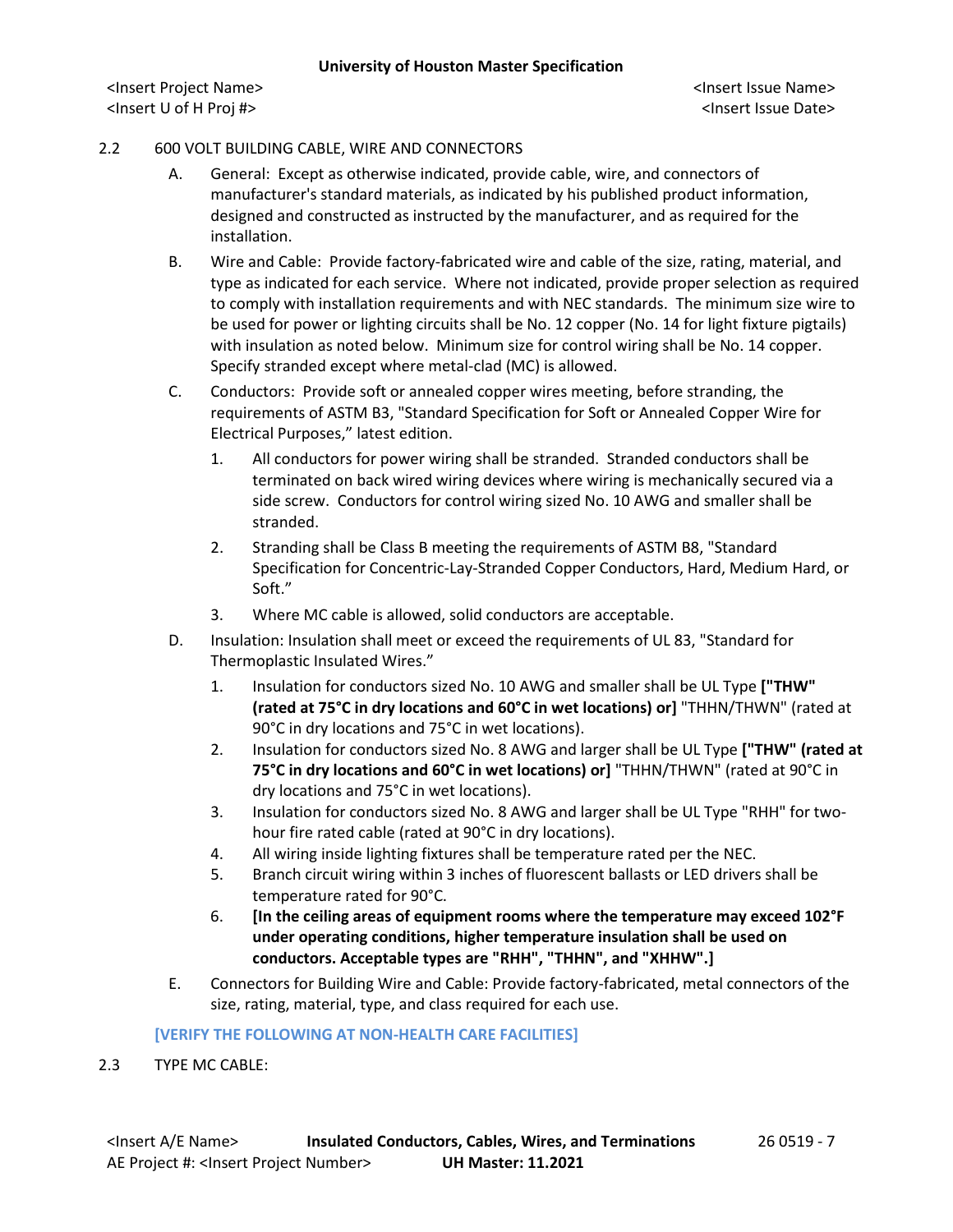<Insert Project Name> <Insert Issue Name> <Insert U of H Proj #> <Insert Issue Date>

A. Metal-clad Type MC Cable: Type MC cable may be used for lighting fixture connections, receptacle circuits (only in existing walls), and switch legs (only in existing walls) to the junction box grid system in finished areas. Type MC cable shall consist of two No. 12 AWG copper THHN insulated phase conductors and one No. 12 AWG THHN insulated copper ground conductor, all enclosed in cable tape and a galvanized steel flexible armor. MC cable to be marked on insulation and externally with a color code to identify whether the cable is carrying high-voltage 480/277-volt (V) or low-voltage 208/120V.

Refer to Section 26 05 53 "Identification for Electrical System" for color specification. Type MC cable terminations shall be made using approved anti-short fittings. **Note: Type MC Cable shall not be used for wiring any emergency systems.**

## 2.4 300 VOLT CONTROL/SIGNAL CABLE, WIRE AND CONNECTORS

- A. General: Except as otherwise indicated, provide cable, wire, and connectors of manufacturer's standard materials, as indicated by published product information, designed and constructed as instructed by the manufacturer, and as required for the installation.
- B. Wire and Cable: Provide factory-fabricated wire and cable of the size, rating, material, and type as indicated for each use.
- C. Conductors: Provide soft or annealed copper wires as individual conductors, twisted together or shielded, where required, and meeting, before stranding, the requirements of ASTM B3, "Standard Specification for Soft or Annealed Copper Wire for Electrical Purposes," latest edition.
- D. Conductor Gauge: Provide conductor gauge as required for the application with a minimum of 24 AWG. Conductors shall be stranded or solid as required by the application or manufacturer.
- E. Insulation: Insulation shall meet or exceed the requirements of UL 83, "Standard for Thermoplastic Insulated Wires," and the requirements of NEC Article 725 for Class 2 wiring.
	- 1. Insulation shall be rated for a maximum working voltage of 300 volts; PVC jacket; UL-listed.
	- 2. Insulation of cables used in environmental air spaces shall be nonmetallic jacket UL-listed for use in air plenums.
- F. Connectors: Provide factory-fabricated, metal connectors of the size, rating, material, type, and class required for the application.

## PART 3 - EXECUTION

## 3.1 INSTALLATION

- A. General: Install electrical cable, wire and connectors as shown, in accordance with the manufacturer's written instructions, the applicable requirements of NEC, the NECA's "Standard of Installation", and recognized industry practices to ensure that products serve the intended functions.
- B. Coordination:
	- 1. Coordinate cable and wire installation work with electrical raceway and equipment installation work, as necessary for proper interface.
	- 2. Installer shall examine the areas and conditions under which cable, wire and connectors are to be installed and notify the Contractor in writing of conditions detrimental to the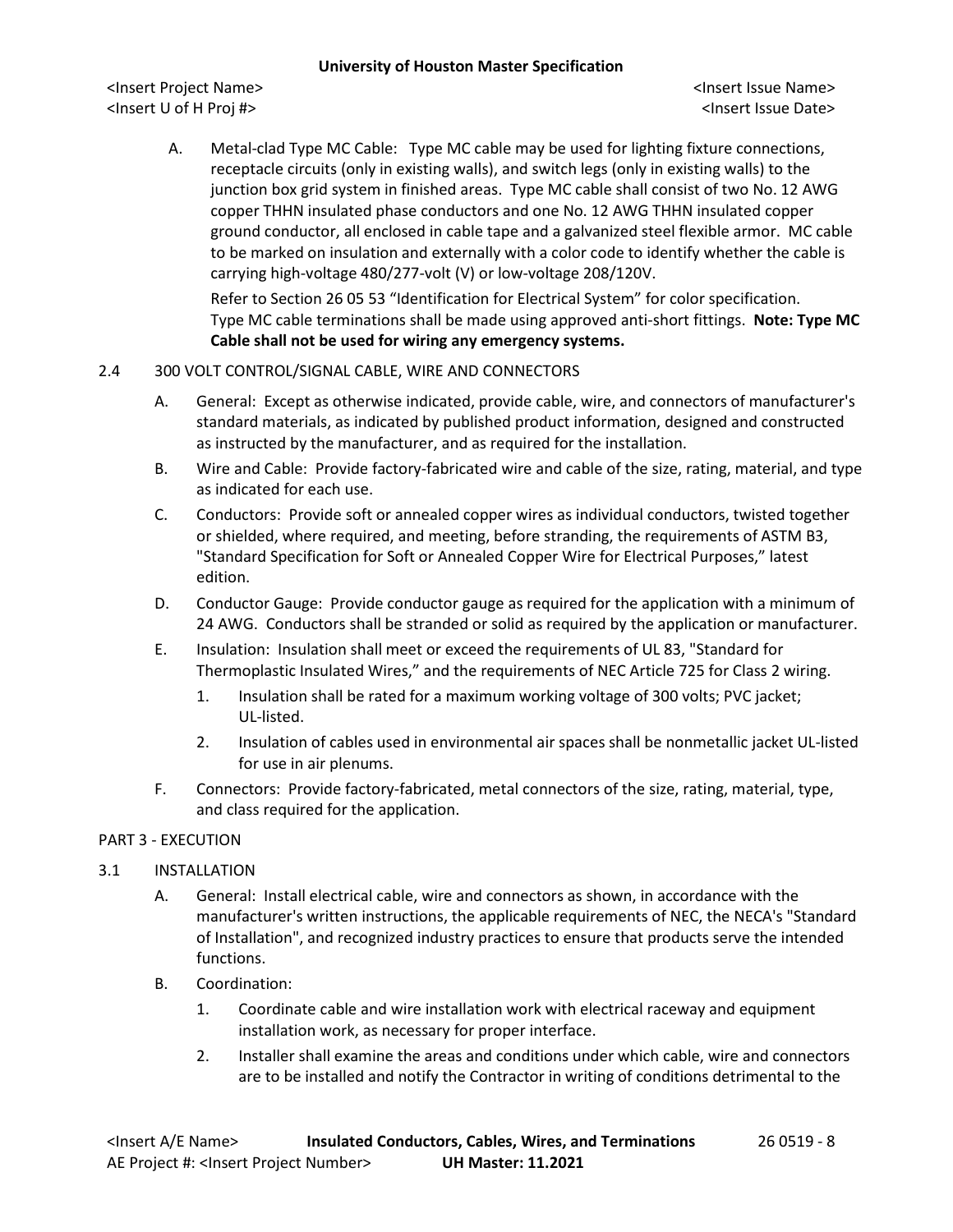<Insert Project Name> <Insert Issue Name> <Insert U of H Proj #> <Insert Issue Date>

proper and timely completion of the work. Inspect wire and cable for physical damage. Do not proceed with the work until unsatisfactory conditions have been corrected.

- C. Medium Voltage Wire and Cable:
	- 1. Feeder are to be run their entire length in continuous pieces without joints or splices to the maximum extent practicable. Splices shall be allowed in locations as approved by Owner's Representative in writing.
	- 2. Bonding: At each termination, bond tape shield to grounding conductor.
	- 3. Terminations: Provide terminations as specifically indicated. Have terminations installed by an experienced cable terminator in strict accordance with the termination manufacturer's instructions and the cable manufacturer's recommendations. Submit cable terminator's qualifications for Owner's approval.
	- 4. Terminations in manholes: Mount junctions to wall of manhole per manufacturer's instructions.
	- 5. Fireproofing: Fireproof each individual high voltage insulated conductor for entire length exposed in each manhole. Use Scotch 77 tape with Scotch 69 glass cloth overlay wrapped in the opposite direction. Provide a minimum 25 percent overlap of each tape layer.
	- 6. Installation: Wrap cables horizontally around each manhole passed through a minimum of one time before exiting. Cable racks for cable support are existing. Use plastic cable ties to secure cables to racks.
	- 7. Identification: Identify each circuit in manhole with a laminated plastic tag securely fastened to the conductors with tie wrap.
- D. 600 Volt Building Wire and Cable:
	- 1. Mains and feeders are to be run their entire length in continuous pieces without joints or splices**,** unless otherwise indicated or noted.
	- 2. Conductors may be run in multiple on sizes No. 1/0 AWG through 600 kcmil inclusive, provided all multiple conductors are the same size, length, and type of insulation, and are so arranged and terminated as to ensure equal division of the total current between all conductors involved. Refer to Section 26 0553 "Identification for Electrical Systems" for color coding description.
	- 3. Before any wire is pulled into any conduit, the conduit shall be thoroughly swabbed in such a manner as to remove all foreign material and to permit the wire itself to be pulled into a clean, dry conduit. All conductors shall be pulled into the conduit at the same time.
	- 4. Cables shall be selected on the basis of their purpose and UL-listing. Generally, use Types "THWN" and "THHN" in building interiors and other dry locations. Outdoors and underground in raceways, use Type "THWN". Conductors subject to abrasion, such as in lighting poles, shall be Type "THWN" or "THHN".
	- 5. Feeder conductors shall be sized such that the voltage drop from the source to the load served shall not exceed 2 percent at maximum load and 80 percent power factor, at 120/208 volts and 1 percent at maximum load and 80 percent power factor at 277/480 volts.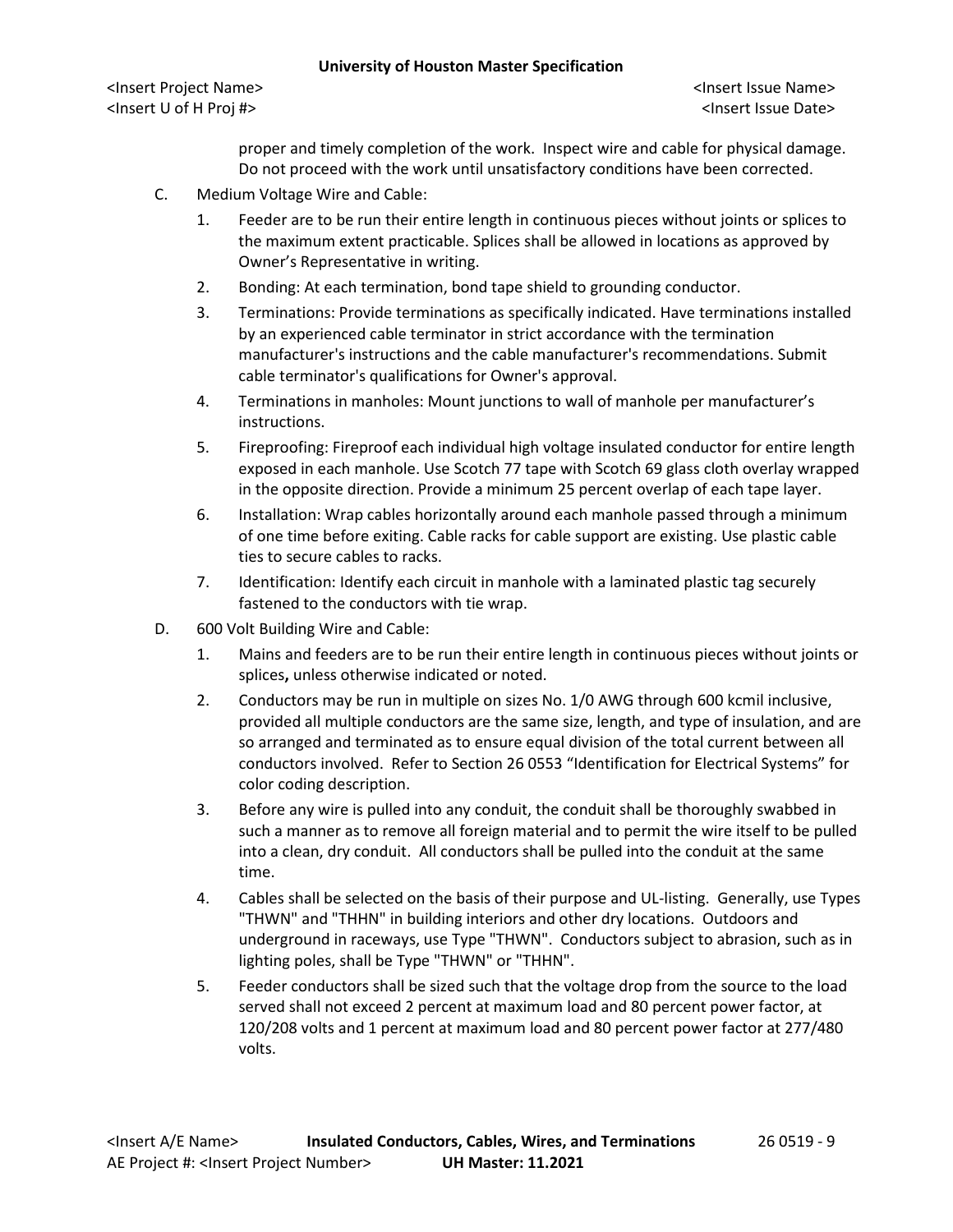<Insert Project Name> <Insert Issue Name> <Insert U of H Proj #> <Insert Issue Date>

- 6. Where pulling lubricant is required, use only non-wax based cable lubricants equal to American Polywater as a lubricant. Wire pulling lubricant shall not be used when installing branch circuit conductors from panelboards with "isolation" transformers.
- 7. Pull all conductors together when more than one conductor is being installed in a raceway. A conductor derating factor per NEC Table 310-15(B)(2)(a) shall be applied to conductor ampacity. No more than six power conductors may be installed in a single conduit.
- 8. The use of shared branch circuit neutrals is not permitted. Separate neutral conductors shall be pulled for all branch circuits served by single pole and where required for two and three pole circuit breakers.
- 9. No conductor smaller than No. 12 AWG shall be used for power or lighting purposes (except light fixture tails). Switch legs shall be No. 12 AWG. Control circuit wiring may be No. 14 AWG minimum and shall not be run in same conduit with power wiring.
- 10. Lighting and power branch circuit conductors shall be sized such that the voltage drop from the panelboards to the farthest point on the circuits shall not exceed 2 percent at maximum load and 80 percent power factor, at 120/208 volts and 1 percent at maximum load and 80 percent power factor at 277/480 volts.
- 11. Provide all voltage drop calculations to Architect/Engineer for review and approval.
- 12. For 120 volt, 20 amp branch circuits with a length of 75' or more to the homerun junction box or first outlet, provide minimum No. 10 AWG conductors to the homerun junction box or first outlet. Where the additional circuit length from the homerun junction box or first outlet to the last outlet exceeds 75 feet, provide minimum No. 10 AWG conductors to the last outlet.
- 13. For 208 volt, 20 amp branch circuits with a length of 100 feet or more, provide minimum No. 10 AWG conductors for the entire branch circuit.
- 14. For 208 volt, 30 amp branch circuits with a length of 100' or more, provide minimum No. 8 AWG conductors for the entire branch circuit.
- 15. For 277 volt, 20 amp branch circuits with a length of 150 feet or more to the first outlet, provide minimum No. 10 AWG conductors to the center of the load (minimum first outlet, where there is only one outlet).
- 16. Lighting fixtures shall not be used for raceways for circuits other than parallel wiring of fixtures. Fixtures must also have visible rating to be used as raceways.
- 17. Conductors for connection to individual light fixtures in grid type ceilings from their associated junction boxes, shall be 3 No. 14 AWG THHN copper 600 volt, solid conductors in 72-inch long, 3/8 inch flexible metal conduit fixture-tails, or by Type MC cable fixture tails where permitted by the local Authority Having Jurisdiction, in lengths not to exceed 8 feet.
- 18. All conductors in vertical conduits or raceways shall be supported in the manner set forth in the latest edition of the NEC.
- 19. Two-hour rated cables shall be installed in conduit and supported per UL to provide a two-hour installed rating.
- 20. Do not use a pulling means, including fish tape, cable or rope that can damage the raceway.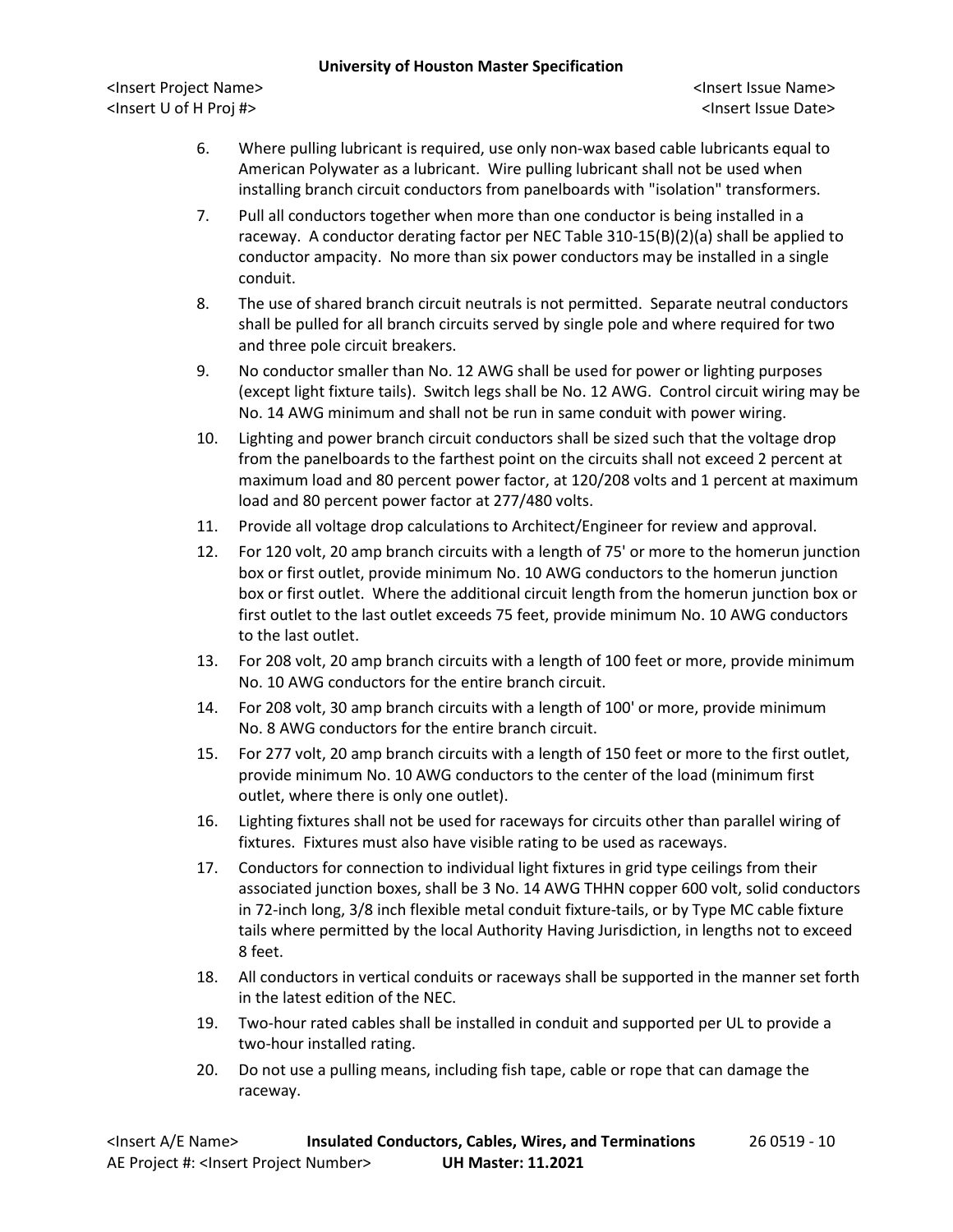<Insert Project Name> <Insert Issue Name> <Insert U of H Proj #> <Insert Issue Date>

- 21. Install wire in raceway after interior of building has been physically protected from the weather and all mechanical work likely to injure conductors has been completed.
- 22. Install exposed wire and cable, parallel and perpendicular to surface or exposed structural members and follow the surface contours, where possible.
- 23. All wire shall be new, unused, in good condition, and shall be delivered in standard coils, packages, or rolls. Samples of all wire shall be submitted by the Contractor when requested by the Engineer for the purpose of determining acceptability of the wire.
- 24. Wire rejected by the Engineer shall not be used again. Decisions as to the quality of the wire furnished and the acceptance of such wire shall be made by the Owner's Representative.
- 25. Do not permit conductors entering or leaving a junction or pull box to deflect so as to cause pressure on the conductor insulation.
- 26. Splices and taps on branch circuits shall occur only when such circuits divide as shown on the Drawings and shall consist of one "through" circuit to which the circuit shall be spliced or tapped. Through wiring of receptacles and other devices is not allowed, except for GFCI devices noted on the Drawings to protect downstream devices.
- 27. Connections to devices (receptacles, switches, etc.) shall be made with individual conductors. The devices shall not be used for "feed-thru" purposes. Where "feed-thru" conditions exist, use "pig-tail" splices as described above. Color coding of "pig-tail" splices shall conform to Section 26 0553, "Identification for Electrical Systems."
- 28. No splices or taps shall be made in any conductor except in outlet boxes, junction boxes, splice boxes, or other devices and equipment in exposed and accessible locations approved for the purpose by the latest edition of the NEC.
- 29. All wire connections or splices on conductors No. 18 AWG through No. 8 AWG shall be made with pre-insulated spring type connectors. No other type of mechanical connector shall be used for No. 8 AWG and smaller conductors.

## **[EDIT TO SUIT PROJECT]**

- 30. **[All copper main service feeder conductors terminated on the "line" side bus of all service entrance switchboards shall be terminated with hydraulically applied high conductivity, copper compression lugs approved for the purpose.]**
- 31. **[All conductors terminated on the "line" side of all chiller starters, "line" and "load" side of the fire pump starter and at the fire pump, shall be terminated with hydraulically applied, high conductivity, copper compression lugs approved for the purpose.]**
- 32. All No. 6 AWG and larger copper conductors terminated on the "load" side lugs of all switchboard circuit devices, and the "line" and "load" side lugs of all other devices, shall be terminated with set-screw type pressure connectors approved for the purpose.
- 33. All No. 6 AWG and larger copper conductors that are to be spliced or tapped in wireways, gutters, or junction boxes shall be spliced or tapped using hydraulically applied, high conductivity compression connectors, or with set-screw type pressure connectors approved for the purpose, using 3-M electrical tape or manufactured connector covers approved for the purpose.

## **[EDIT TO SUIT PROJECT]**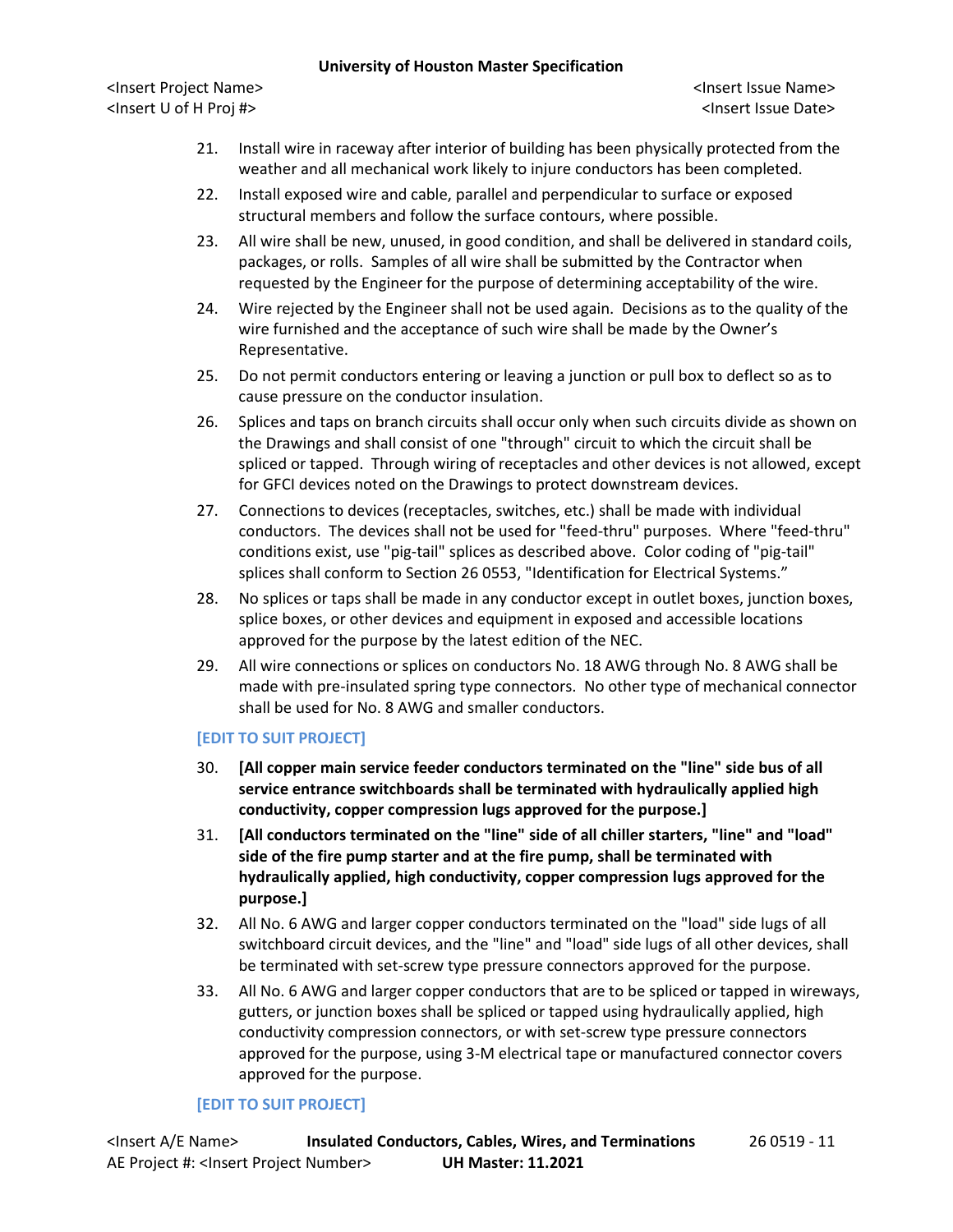<Insert Project Name> <Insert Issue Name> <Insert U of H Proj #> <Insert Issue Date>

- 34. The manufacturer's recommended installing tool shall be used for the installation of all hydraulically applied compression type lugs or connectors.
- 35. Support cables above accessible ceilings; do not rest on ceiling tiles. Use spring metal clips or plastic cable ties to support cables from structure. Include bridle rings or drive rings.
- 36. Multiple circuit wires in bundles or harnesses terminating in control panels, switchboards, panelboards, etc., shall be loosely bundled, trained, and laced to achieve a neat and workmanlike appearance.
- 37. Surplus wire shall be trimmed to proper length. Do not fold and stuff surplus wires into wiring gutters.
- 38. Wires exiting harness shall be trained at 90 degree angles to termination point.
- 39. Refer to Section 26 0553, "Identification for Electrical Systems," for color coding and identification of conductors.
- E. 600 Volt Mineral Insulated Cable:
	- 1. Install MI cable, connectors and bands in accordance with manufacturers written instructions. The applicable requirements of the NEC and recognized industry practices to ensure that products serve the intended function.
	- 2. Provide all tools and accessories as required for a complete install.
	- 3. Provide a continuous length of MI cable from source to load as shown. Factory shall provide 2-hour fire-rated joints as required to obtain a continuous length.

# **[VERIFY THE FOLLOWING FOR NON HEALTH CARE FACILITIES]**

- F. Type MC Cable:
	- 1. Type MC cable may be used, where approved by the local Authority Having Jurisdiction and allowed in the NEC: for drops in partitions to receptacles (only in existing walls); for lay-in fixture pigtails (10 foot maximum length); for switch leg drops (only in existing walls); from fixture junction boxes to non-lay-in fixtures; or for single circuit branch circuit wiring from fixture to fixture (except lay-in fixtures) and fixture to junction box.
	- 2. Type MC cable shall not be used for branch circuit homeruns.
	- 3. Type MC cable shall not be used for receptacle to receptacle wiring in partitions; where more than three conductors (phase/neutral/ground) are required; where exposed; or in lengths exceeding 20 feet.
	- 4. Type MC cable in partitions shall be protected in accordance with the requirements of the NEC.
	- 5. Type MC cable shall be supported as specified herein and in accordance with the NEC.
	- 6. Refer to the Drawings for additional requirements concerning the use of Type MC cable.

## **[VERIFY THE FOLLOWING FOR HEALTH CARE FACILITIES]**

- G. 300 Volt Control/Signal Cable and Wire:
	- 1. Install all low voltage wiring in a suitable raceway except in areas with accessible (lay-in) ceilings unless otherwise noted on Drawings or other Division 26 sections.
	- 2. Where cable is routed without a raceway, bundle all cables and suspend to one foot above ceiling using loop rings on five foot centers.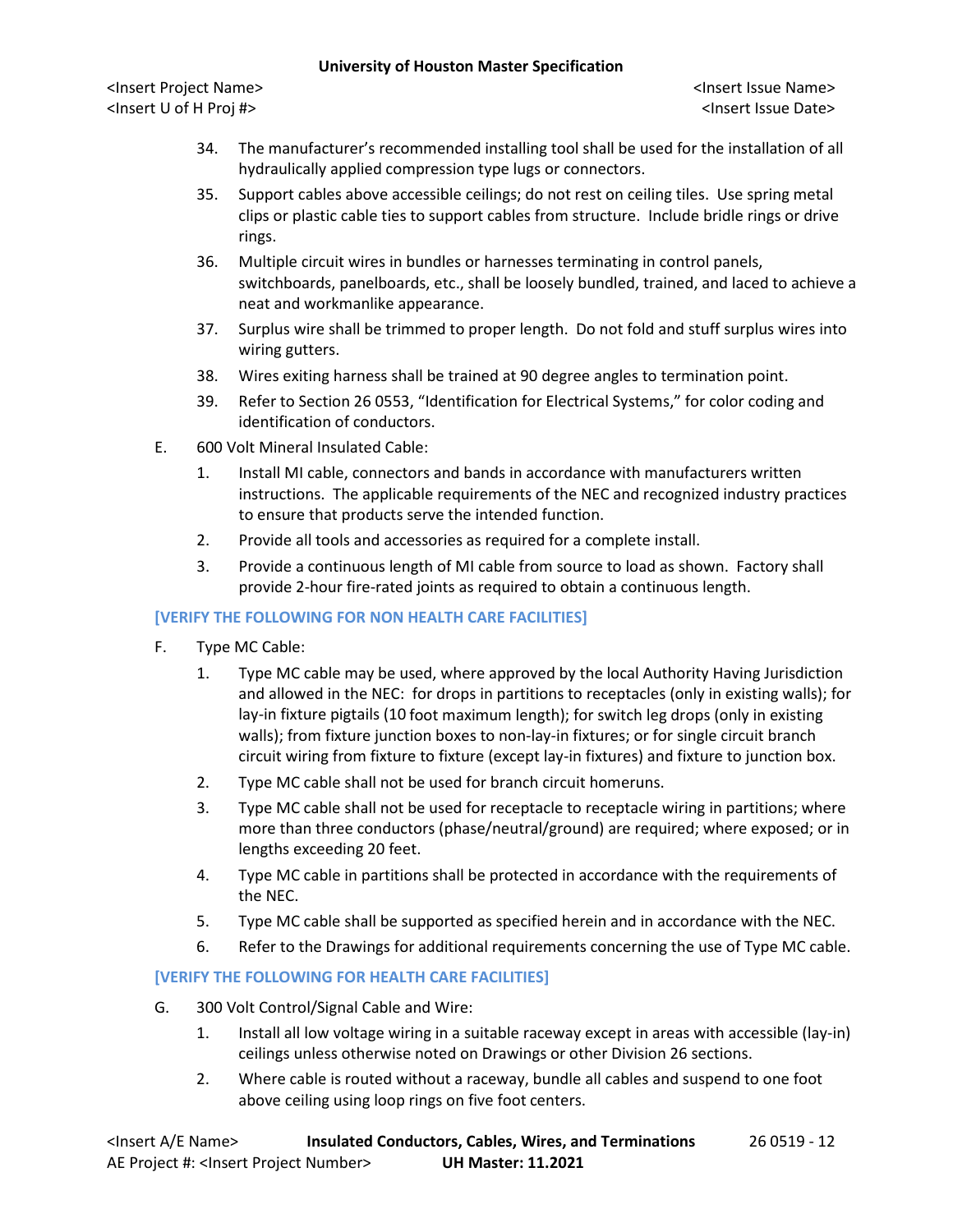<Insert Project Name> <Insert Issue Name> <Insert U of H Proj #> <Insert Issue Date>

- 3. Do not run cable loose on top of suspended ceilings. Do not attach cables to suspended ceiling supports or any mechanical, plumbing, or sprinkler piping.
- 4. Conceal conduit except in mechanical rooms and areas where other conduit and piping are exposed.
- 5. Fasten flexible conductors that bridge cabinets and doors neatly along hinge side and protect against abrasion. Tie and support the conductors neatly.
- 6. Remote control wires shall be no smaller than No. 14 AWG. Control wires shall be run in separate conduits. Departures from the sizes so determined shall be made only in those cases in which the NEC requires the use of larger conductors. The sizes as determined from NEC tables shall be regarded as the acceptable minimum under all other circumstances. In no case, however, shall there be a voltage drop greater than that specified in any feeder or branch circuit. This voltage drop shall be based on the full load, 70 percent power factor, the total impedance drop of 60 Hz alternating current and with the reactance drop in the respective metal conduits duly considered.
- 7. Contractor may, if he deems it necessary or advisable, use larger sized conductors than those shown. Under no circumstances, however, shall the Contractor use any conductors sized in a manner that does not conform to the above mentioned tables without having first secured the written approval of the Owner's Representative.
- 8. Number code or color code conductors appropriately for future identification and servicing of the system. Refer to Section 26 0553, "Identification for Electrical Systems," for additional requirements.
- 9. Make all splices and connections in stranded conductors using UL-approved solderless crimp connectors.

## 3.2 TESTING

- A. Medium Voltage Conductors:
	- 1. Field Testing:
		- a. High potential proof tests shall be made on all high voltage cables before final inspection and acceptance of work. Thirty days before the installation of cables is complete and ready for testing, Contractor shall notify the Owner for approval of the testing company. Contractor shall cooperate with and give all necessary assistance to this agency while tests are being conducted.
		- b. A non-destructive DC testing service, such as "Kenotron" or Westinghouse "High Pot Tester," or a substitution approved in accordance with Section 01 2500, "Substitution Procedures," that is capable of generating approximately 100,000 V DC under normal leakage conditions of acceptable cable shall be used for the tests. Provide options to utilize AC VLF in lieu of DC hipot to Engineer and Owner for review and approval.
		- c. All cables shall be tested in place with terminations made up but not connected to switchgear or any other load device or dead-end seal. Cables with dead-end seals shall be temporarily opened and resealed.
		- d. In case of failure during the test, Contractor shall locate the faulty component. The Owner shall be notified before repairs are made.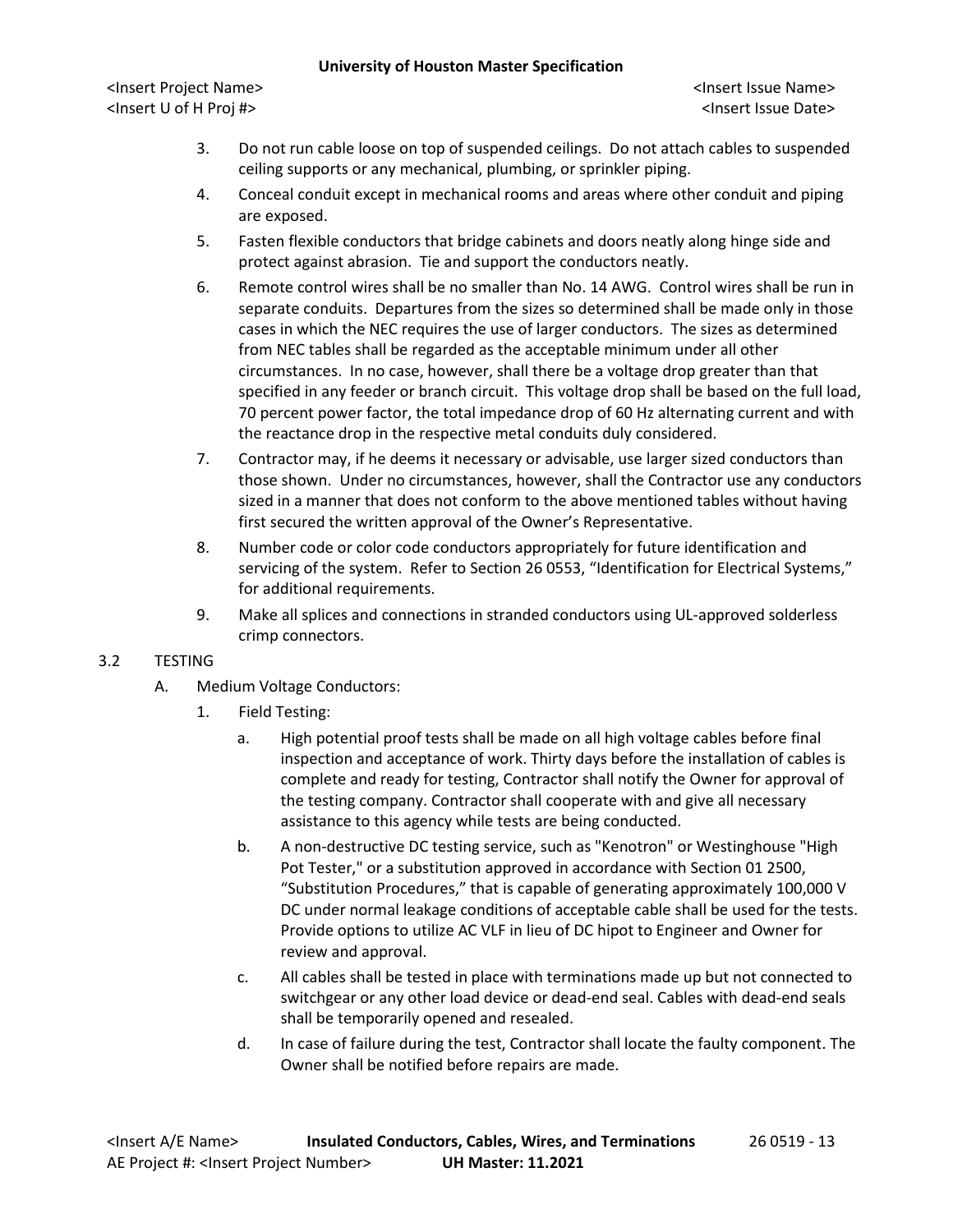<Insert Project Name> <Insert Issue Name> <Insert U of H Proj #> <Insert Issue Date>

- e. Should the test reports indicate that the condition of the cable is unsatisfactory in the opinion of the Owner, the Contractor shall make all necessary repairs and replacements. Additional tests shall be made at Contractor's expense on all repaired sections using the same testing agency. Cable installations will not be accepted until satisfactory certified proof test reports are obtained.
- f. Adequate means shall be taken to ensure safety during the tests and all safety instructions of the test operator shall be carried out.
- g. Prior to each high potential test, each high voltage cable conductor shall be separately "meggered" with a 2,500-volt mega-ohms meter, or equal, from conductor to sheath or ground. Low megger readings of less than 25 mega-ohms shall be cause for rejection of the cables.

# **[EDIT TO SUIT PROJECT]**

- B. Feeder Insulation Resistance Test: Each new **[and reused existing]** 600 volt feeder conductor shall have its insulation resistance tested after the installation is complete except for connection at its source and point of termination. All testing shall be witnessed by Owner. Contractor shall keep a log of testing and furnish it to Owner on request.
	- 1. Tests shall be made using a Biddle Megger or equivalent test instrument at a voltage of not less than 1000 volt DC. Resistance shall be measured between phase, neutral, and ground conductors and from conductors to raceway (ground). Readings shall be taken after 30 seconds and 60 seconds of Megger operation at slip speed and insulation resistance shall not be less than the following:

| Wire/Cable Voltage | Minimum Test Voltage DC | Resistance (Megaohms) |
|--------------------|-------------------------|-----------------------|
| 600V               | 1.000                   | 100                   |
| 5.000 V            | 2.500                   | 1.500                 |
| 15,000 V           | 2.500                   | 5,000                 |

- 2. New conductors that do not meet or exceed the insulation resistance values listed above shall be removed, replaced, and retested.
- 3. **[Where reused existing feeders fail to meet the above insulation requirements, notify the Engineer in writing for direction prior to placing the existing feeders back in service.]**
- C. Neutral Testing: After all feeder and branch circuit conductors are terminated, neutral to ground testing shall comply with the following:
	- 1. The resistance of the system's neutral to ground shall be greater than 10 K-ohms with the system bonding jumper disconnected.
	- 2. Repeat neutral to ground test for neutrals of separately derived systems.
- D. Pre-energization Check: Prior to energization, check all new **[and reused existing]** branch circuit cable and wire for continuity of circuitry and for short circuits. Correct malfunction when detected. No submittal is required for this test. All testing shall be witnessed by Owner. Contractor shall keep a log of testing and furnish it to Owner on request.
- E. Voltage and Current Values: The voltage and current in each main feeder conductor shall be measured and recorded after all connections have been made and the feeder is under load.